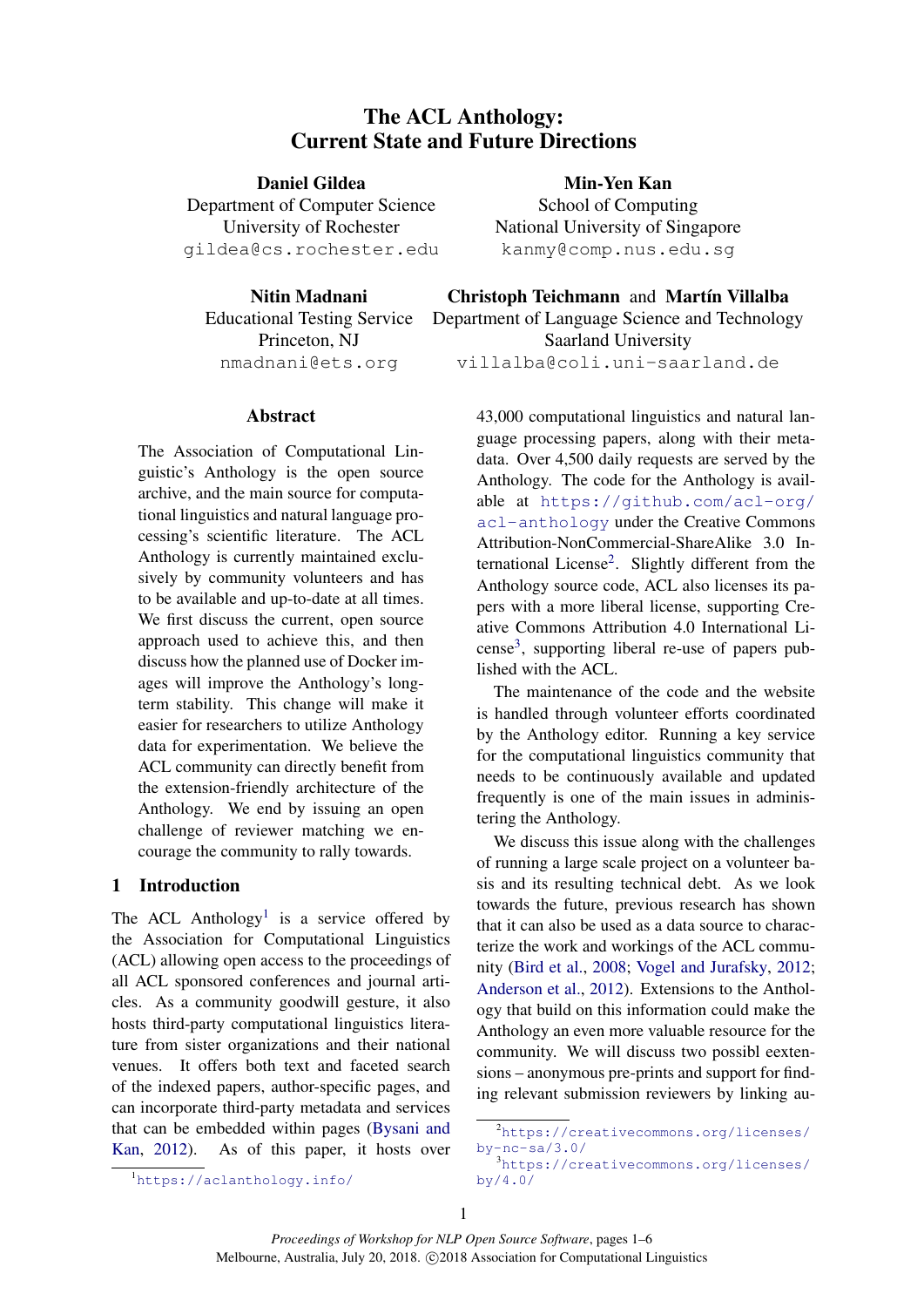thors in the Anthology with their research interests and community connections. Beyond being useful in itself, work on such challenges has the potential to motivate the ACL community to further support the Anthology.

## 2 Current State of the Anthology

The ACL Anthology was proposed as a project to the ACL Executive by Steven Bird at the 2001 ACL conference and first launched in 2002, with a second version developed in 2012, commissioned by the ACL committee. Steven Bird also served as the first editor of the anthology from 2002 to 2007, a post which Min-Yen Kan took over in 2008 and continues to fill as of today. The Anthology provides access to papers in Portable Document Format (PDF) as well as the associated metadata in multiple formats (e.g., BIBT<sub>E</sub>X and Endnote). For recent papers, authors can also opt include data, notes and open-source software, and may provide Digital Object Identifiers (DOIs) for permalinking the citations within their papers.

The technology behind the current version is detailed in Table [1.](#page-1-0) As a community project, daily administration and development is handled by volunteers. However, to tackle larger problems with the Anthology which require a more focused effort, the ACL committee has solicited paid assistance. Hosting and bandwidth for the Anthology has historically been provided by universities free of charge. It was hosted at the National University of Singapore until the spring of 2017, when it was migrated to its current home at Saarland University. In the future, hosting duties are planned to fall under the umbrella of the ACL itself, unifying all services under [https://www.aclweb.](https://www.aclweb.org/portal/) [org/portal/](https://www.aclweb.org/portal/).

|                                       | <b>Framework</b> Ruby on Rails           |
|---------------------------------------|------------------------------------------|
| Search engine                         | – Solr                                   |
|                                       | Database PostgreSQL                      |
| Web server (Prod./Test) Nginx / Jetty |                                          |
|                                       | <b>Operating System</b> Debian GNU-Linux |

<span id="page-1-0"></span>Table 1: Tech stack for the ACL Anthology.

The most important task is the importing, indexing and provisioning of newly accepted papers from recent conference proceedings and journal issues. The original Anthology defined an XML format for simple bibliographic metadata, which has been extended to support the more recent features of associated software, posters, videos and datasets that accompany the scholarly publications. Providing the XML for new materials is an semi-automated process that is largely integrated with the various mechanisms for managing ACL conference submissions and printed proceedings. It is straightforward for ACL events that utilize the licensed START conference management soft-ware<sup>[4](#page-1-1)</sup>, as an established software pipeline builds upon the artefacts used for creation of the final publications themselves. After the accepted papers are finalized, START produces an archive file of camera-ready PDF files and author-provided metadata such as the title, author list, and abstract for each paper. These files are processed by a set of scripts in START maintained by ACL publication chairs in order to assign page numbers to papers, and to produce a PDF proceedings volume for each conference complete with a table of contents, author index, and other front matter. These scripts also produce bibliographic information that are programmatically transformed into the ACL Anthology's XML format. The Anthology is then updated with the author-provided PDFs and the XML metadata. For importing journal articles and venues not using the START submission system, additional manual work is necessary to construct the Anthology XML. Sanity checks and some manual curation is also necessary to deal with issues such as character encodings and accents in names, multipart family names, and so on. This pipeline has reached a point of high efficiency, but may need to be adapted if the ACL ever considers it necessary to integrate with a different service for conference organization.

# 3 Running the Anthology as a Community Project

Since the Anthology is not tied to a specific research project or institution, contributors that work on Anthology-related system administration and development tasks have been recruited in response to calls for volunteers at the main ACL conferences. In contrast, new features have been developed by researchers using the ACL Anthology as a resource in their own work, unconnected with the daily operation of the Anthology. Such research deliverables include, for example, the creation of a corpus of research papers [\(Bird et al.,](#page-5-1) [2008\)](#page-5-1), an author citation network [\(Radev et al.,](#page-5-4) [2013\)](#page-5-4) or a

<span id="page-1-1"></span><sup>4</sup><https://www.softconf.com/>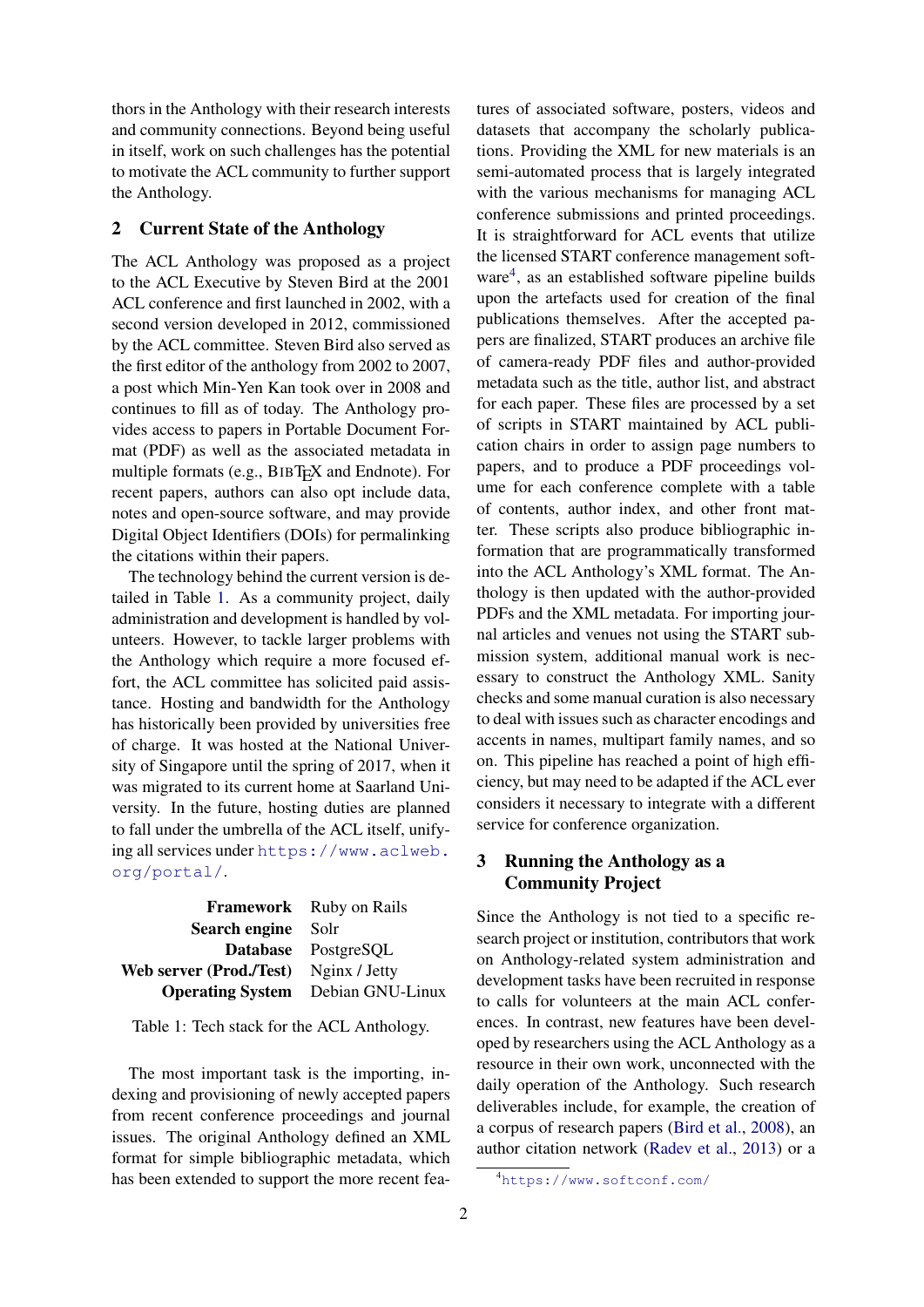faceted search engine (Schäfer et al., [2012;](#page-5-5) [Buite](#page-5-6)[laar et al.,](#page-5-6) [2014\)](#page-5-6). These factors, in combination with the multiple, changing responsibilities and shifting research interests of community members, mean that new volunteers join and leave the Anthology team in unpredictable and sporadic patterns. Preserving knowledge about the Anthology's operational workflow is thus one of the most important challenges for the Anthology.

The Anthology editor has played a key role ensuring the continuity of the entire project. This position has so far always been filled for multiple years, longer than the normal time frame for an ACL officer. The role has been critical in ensuring a smooth transition between volunteers, at the cost of a long term with a heavy workload and a potential single point of failure. In order to tackle both issues, there is currently a concerted effort to improve the documentation of all tasks related to maintaining the Anthology.

As the ACL community and its publishing needs continue to grow, the ACL Executive is considering commercial support for publishing. While this may be suitable for help with daily operations, we strongly advocate the continuation and promotion of a closely-knit volunteer group for development. Passing the responsibilities for the Anthology to a commercial devoid who has no intrinsic interest in the Anthology's scientific contents may end up poorly.

### 4 Future Proofing the Anthology

All code, documentation, bug reports, and feature requests are hosted at [https://github.](https://github.com/acl-org/acl-anthology) [com/acl-org/acl-anthology](https://github.com/acl-org/acl-anthology), along with instructions detailing the steps required to set up an instance of the Anthology and keep it updated with proceedings for new conferences. These instructions have been verified and updated using test builds. We began with the initial documentation provided by experienced contributors to the project and the original developer. New volunteers were then asked to set up and update a new instance of the Anthology on a new server while communicating with more experienced contributors. The documentation was expanded and updated based on the problems and questions encountered during this process. The resulting documentation will likely reduce the learning curve for new volunteers and will make their recruitment easier. It will also make it easier to migrate the Anthology to new servers when the hosting arrangement changes or to create mirrors. The latter is an important future task for the Anthology in order to ensure that alternatives are available if the main Anthology server experiences any downtime.

The current implementation of the Anthology has been extended over the years with minor improvements to functionality and bug fixes. The core code has remained mostly intact from its original version and has proved to be robust and reliable. However, fearing the introduction of bugs and instability [\(Spolsky,](#page-5-7) [2000\)](#page-5-7), the maintainers chose to keep the software working in its current state for as long as the technology would allow it, and focus their resources instead on features that would help the community with their research and publication efforts.

This choice is not without its drawbacks. One key problem is the deprecation of dependencies with time. For example, Ruby 2.0 is no longer available in Debian repositories, and SSL support no longer compiles against it by default. These problems can be seen as indicators that delaying upgrades might not be feasible for much longer. Where possible, deprecated libraries are replaced with newer versions. This is the case for the database, web server, and the Java interpreter, all of which have been replaced with little extra effort. When a new version of a library breaks backwards compatibility, the software is either upgraded or frozen in its current version. Ruby (frozen at 2.0.0-p353 via RVM) and Solr are both examples of the latter, with detailed documented instructions to replicate the software environment.

In addition to the production Anthology site, a second version is kept on low-cost cloud servers for testing purposes. This copy has proven useful for testing step-by-step instructions, since rolling back the server to a clean state requires neither authorization nor downtime. It is also used as a staging area, and to do trial imports of new proceedings and for volunteer training.

Security is another major concern: older dependencies increase exposure to unpatched bugs. The Anthology currently does not collect or store personal data, rendering the consequences of a data breach modest. A compromised server, however, presents not only a risk for the maintainers (service downtime, unauthorized applications) but for the community at large, due to the large number of researchers who could be exposed to malicious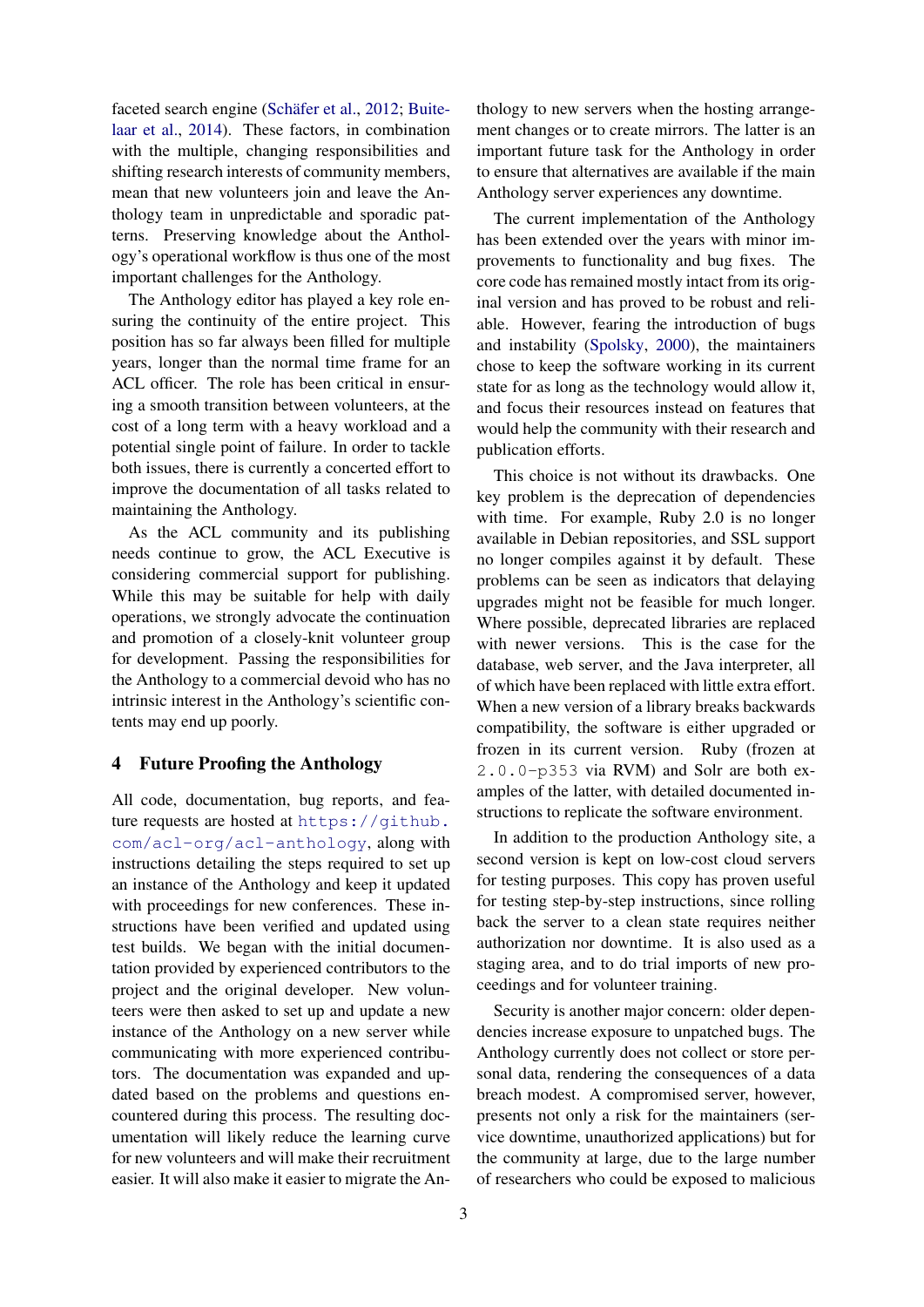scripts. While the former puts the goodwill of the hosting institution at risk, the latter would affect a large portion of the ACL community.

To tackle issues with outdated software, the Anthology volunteer group is working on making the entire Anthology available via a Docker image [\(Matthias and Kane,](#page-5-8) [2015\)](#page-5-8). Docker provides a virtualized environment (also known as a *container*) in which software can be run but where, unlike a virtual machine, the underlying operating system resources can be used directly. Containers are typically stateless, allowing system administrators to add and restart services with minimum friction. Hosting a mirror of the Anthology with Docker containers abstracts away the relatively complex server setup and makes it easier to tackle dependency problems independently from future mirror deployments. As a result, hosting institutions can apply their own internal security policies, and the community can benefit from the added robustness via a larger network of mirrors. Development versions of this image are already available at [https://github.com/](https://github.com/acl-org/anthology-docker) [acl-org/anthology-docker](https://github.com/acl-org/anthology-docker). When an instance of this Docker container is started, it first downloads all the data necessary to run the Anthology, inclusive of the metadata and source publications (PDF files) for all proceedings hosted within the Anthology. The resulting Anthology instance is a peer of the production site, but completely independent. This makes it possible for member institutions and even interested individual members to easily provide a mirror or experiment with the data in the Anthology.

Freezing software versions has proven useful to keep stability under control, improve documentation practices, and implement long-requested features like search engine indexing. This does not preclude a full software upgrade from being part of our development roadmap. With better test coverage and expanded consistency checks in place, we expect the first successful upgrade tests to be within our reach in the near future.

Docker containers and temporary servers also show great promise for researchers. An isolated, easy-to-replicate software environment reduces friction in transferring tools between researchers usually caused by incompatible software, simplifies the replication of experiments, and limits the data loss due to software bugs. A container-like approach specifying complete environments can also help in distributing code and general research within the community (e.g., Co-daLab<sup>[5](#page-3-0)</sup> as used in SemEval competitions). In the future, best practices within the community may encourage researchers to program and experiment within Docker images to aid reproducibility.

The Anthology is currently stable and supports its current, intended use. However, to ensure that the ACL Anthology continues fulfilling its key roles, we call on the members of the ACL to help with both its operational and development goals:

- hosting mirrors of the Anthology and developing policy for mirror management;
- adding and indexing new publications to the Anthology;
- maintaining and updating the code underlying the Anthology;
- extending the capabilities of the Anthology to help tackle new challenges facing the ACL.

### 5 Challenges for the Anthology

Maintaining community buy-in for the Anthology is necessary to ensure its future. This is best assured by extending the Anthology with useful capabilities that align with research efforts. This is crucially enabled by the liberal licensing scheme that the ACL employs for the publications to empower end users. Research on the history and structure of the NLP community based on this data has already been undertaken [\(Anderson et al.,](#page-5-3) [2012;](#page-5-3) [Vogel and Jurafsky,](#page-5-2) [2012\)](#page-5-2).

Anonymous Pre-prints. A current challenge needing attention is the result of the increasing popularity of pre-prints and their role in promoting scientific progress. However, such pre-print systems are not anonymous, interfering with the well-documented gains that author-blinded publications help in combating bias. Through membership polls and subcommitee study, the ACL executive has adopted a recent set of guidelines upholding the value of double-blinded submissions [\(ACL](#page-5-9) [Executive Committee,](#page-5-9) [2017\)](#page-5-9).

One solution would be the use of anonymous pre-prints as an option for authors. Currently two ways of implementing this have been discussed: as a collaboration with an existing pre-print service such as  $arXiv^6$  $arXiv^6$  or through hosting pre-prints

<span id="page-3-1"></span><span id="page-3-0"></span><sup>5</sup><https://worksheets.codalab.org/> <sup>6</sup><https://arxiv.org/>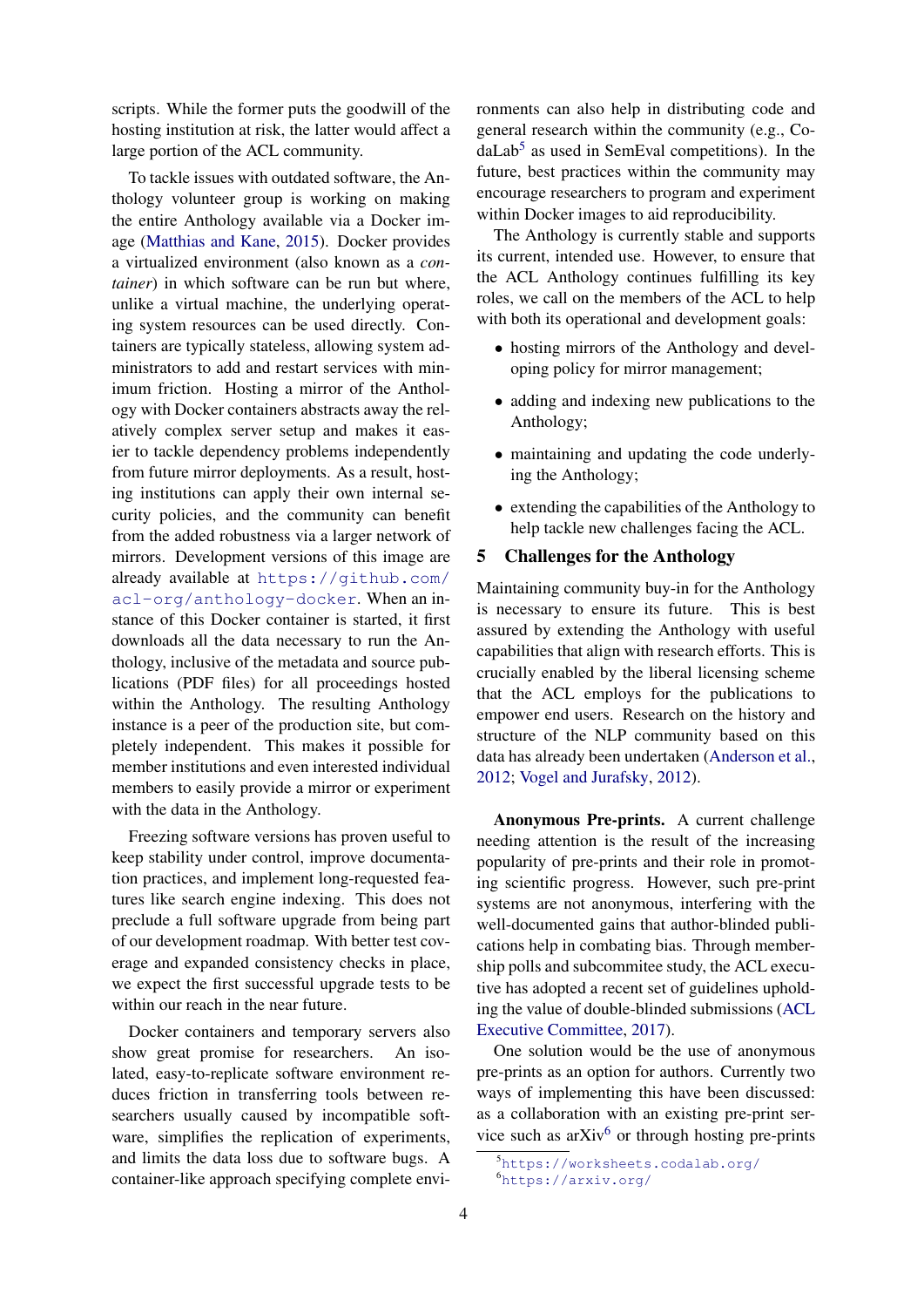directly within the Anthology. While the latter option would be a challenge to the Anthology – requiring increased resources both for monitoring the submissions and for scaling the system architecture to a larger and less controlled inflow of papers – but could result in better community control of the process, and a greater awareness and feeling of co-ownership of the Anthology and its data among ACL members.

Reviewer Matching. One key problem with scientific conference and journal organization is in finding suitable reviewers for the peer review process, which is also a key problem for ACL.[7](#page-4-0) We believe that we can leverage the ACL Anthology data to support conference organizers in the assignment of potential peer reviewers. There has been a substantial growth in the number of submissions to the main ACL conferences in recent years [\(Barzilay,](#page-5-10) [2017\)](#page-5-10), and the ACL has been active in supporting automated approaches to solve the problem [\(Stent and Ji,](#page-5-11) [2018\)](#page-5-11) such as the Toronto Paper Matching System (TPMS) [\(Char](#page-5-12)[lin and Zemel,](#page-5-12) [2013\)](#page-5-12). However, data for judging the fit between a reviewer and submitted papers are available in the Anthology; i.e., a reviewer's interests and expertise as encoded in their previous publications. Mining and representing such information directly from the Anthology, where data about potential reviewers is already available, makes it unnecessary to upload papers to an external platform, mitigating current low response rates. Measuring overlap between reviewer interests and a submitted paper, based on the reviewer's previous publications, is a problem that the NLP community is ideally suited to solve. Furthermore, the information generated by such a tool could serve conference chairs and journal editors when considering how much weight to assign to a review from specific reviewers. The data required for building such a tool would be both the text and metadata from every submitted paper. While some metadata is already accessible within the Anthology, clean textual content of papers would need to be harvested from the source PDF files, which currently has been partially achieved. [\(Bird et al.,](#page-5-1) [2008\)](#page-5-1) suggests that the text can generally be extracted using standard tools, with additional processing only necessary for a small fraction of the

data. We are aware that clean textual data from the Anthology archives is current on-going interest being investigated by a number of NLP/CL teams within the community.

If such a solution were to be implemented, it would be in the interest of the entire community to have the Anthology maintainers integrate it directly into the Anthology, with support from the original implementers. This has been a problem in the past, where attempts to extend the capabilities of the Anthology with more detailed search and annotation (Schäfer et al.,  $2011$ ,  $2012$ ) were spun off as independent systems to start with and have still not become part of the Anthology service.

We note that these two challenges are synergistically solved. Solving the first challenge will provide the submissions' source text within the Anthology framework and promote better coupling for the second challenge of reviewer matching.

### 6 Conclusion

The ACL Anthology is a key resource for researchers in the NLP community. We have described the software engineering and maintenance work that goes on behind-the-scenes in order for the Anthology to serve its purpose. This includes ingestion of new papers, maintenance of the Anthology codebase, and the social aspects of recruiting volunteers for this work. The task of training future volunteers and ensuring Anthology uptime is likely to become easier due to improved documentation and simplified server set-up. However, recruitment of new volunteers continues to be an issue.

We invite all community members to download the Anthology images for experimentation, not only for the challenge of automated reviewer assignment, but also for other use cases based on their own research interests. We hope that open challenges and the tasks associated with extending the usefulness of the Anthology will motivate more community members to take interest and become and familiar with its inner workings. We extend an open invitation to anyone interested in the Anthology to get in touch with the members of the team. Our current needs are focused on system administration, software development, database management, and Docker integration, but any kind of experience is welcome.

<span id="page-4-0"></span> $7As$  intimated through internal discussions with the ACL executive committee.